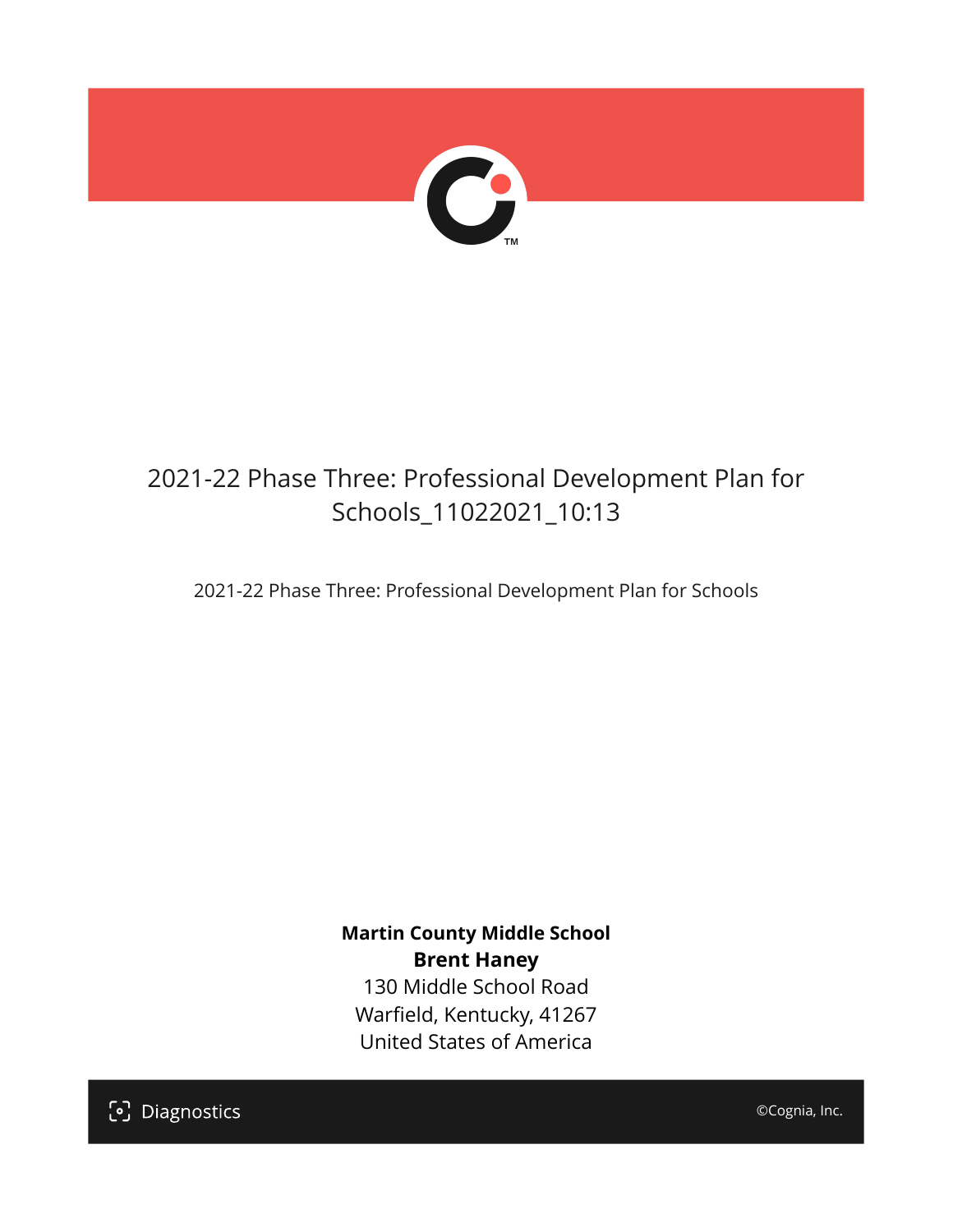2021-22 Phase Three: Professional Development Plan for Schools - 2021-22 Phase Three: Professional Development Plan for

Schools\_11022021\_10:13 - Generated on 01/11/2022

Martin County Middle School

## **Table of Contents**

| 2021-22 Phase Three: Professional Development Plan for Schools |  |
|----------------------------------------------------------------|--|
| Attachment Summary                                             |  |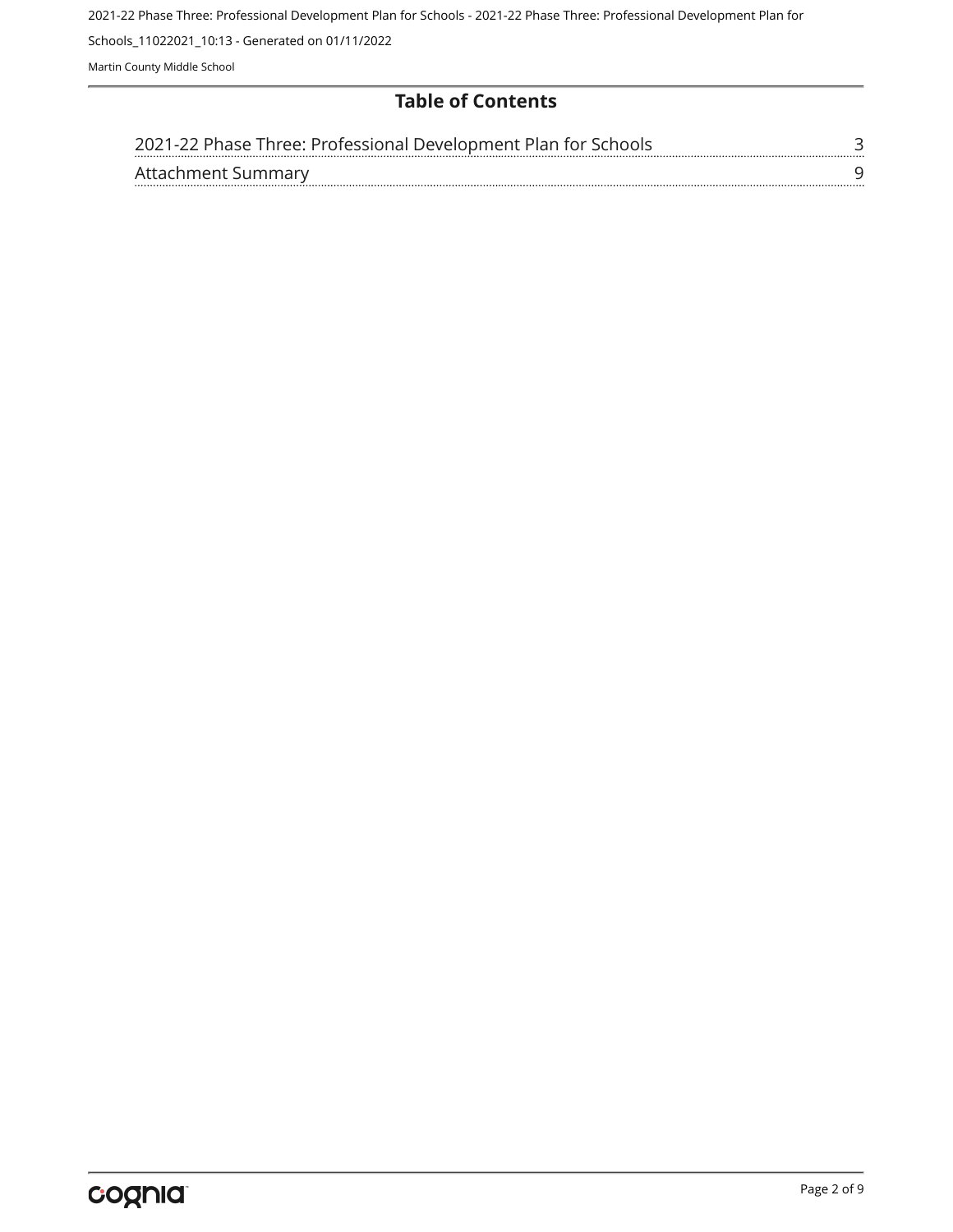## <span id="page-2-0"></span>**2021-22 Phase Three: Professional Development Plan for Schools**

The purpose of this diagnostic is to support the school in designing and implementing a professional development plan that aligns to the goals established in KRS 158.6451 and the local needs assessment. The basis of the professional development plan aligns to [704 KAR 3:035,](https://apps.legislature.ky.gov/Law/kar/704/003/035.pdf) which states the following:

Annual Professional Development Plan:

Section 2. Each local school and district shall develop a process to design a professional development plan that meets the goals established in KRS 158.6451 and in the local needs assessment. A school professional development plan shall be incorporated into the school improvement plan and shall be made public prior to the implementation of the plan. The local district professional development plan shall be incorporated into the district improvement plan and posted to the local district Web site prior to the implementation of the plan.

Section 3. Each school and local district professional development plan shall contain the following elements:

- 1. A clear statement of the school or district mission
- 2. Evidence of representation of all persons affected by the professional development plan
- 3. A needs assessment analysis

4. Professional development objectives that are focused on the school or district mission, derived from the needs assessment, and specify changes in educator practice needed to improve student achievement; and

5. A process for evaluating impact on student learning and improving professional learning, using evaluation results

Research demonstrates a positive link between high-quality professional learning (HQPL), teaching practices and student outcomes. Effective professional learning not only has the potential to improve both classroom instruction and student outcomes, but also it can be effective in recruiting and retaining teachers. When designing and/or selecting HQPL at the local level, it is important to ensure alignment to the characteristics of [High-Quality Professional](https://protect-us.mimecast.com/s/t_VKCmZ28lUj9ElyiG-gxw?domain=education.ky.gov)  [Learning](https://protect-us.mimecast.com/s/t_VKCmZ28lUj9ElyiG-gxw?domain=education.ky.gov).

1. What is the school's mission?

Martin County Middle School's mission statement: CHALLENGING ALL students to achieve academic and athletic excellence in a RIGOROUS environment filled with school spirit where all students, staff, and community DEMONSTRATE compassion, respect, integrity, pride, and empathy while helping all students develop the skills to enter high school without remediation. This mission statement embodies high expectations for staff and students. Our mission statement is a nucleus for all events/activities/decisions in our school. The way to achieve this is based on the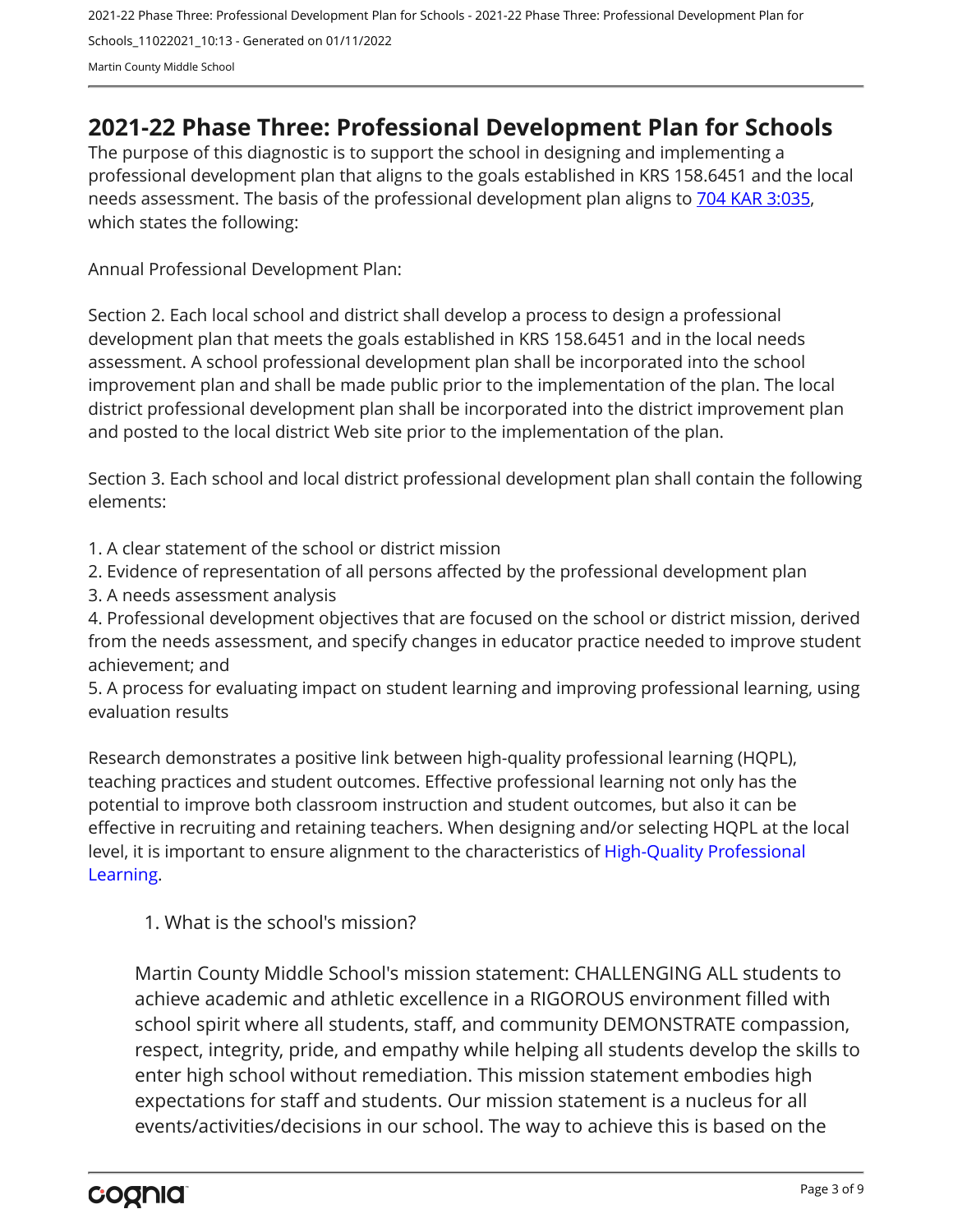2021-22 Phase Three: Professional Development Plan for Schools - 2021-22 Phase Three: Professional Development Plan for

Schools\_11022021\_10:13 - Generated on 01/11/2022

Martin County Middle School

acronym CARDS: COMMUNITY - MCMS will inform and involve community about all events and success by increasing family involvement ALL -MCMS staff will provide ALL students the opportunities to progress towards proficiency RIGOROUS - MCMS staff will develop and deliver RIGOROUS instruction DATA DRIVEN - MCMS staff will use DATA to drive decision making in Professional Learning Communities creating a continuous learning environment to progress students achievement; INDIVIDUALIZED INSTRUCTION - MCMS will increase the number of proficiency and close achievement gaps through individualized instruction: NOVICE REDUCTION - MCMS will focus on novice reduction ATTENDANCE - MCMS will increase attendance LOYALTY - MCMS staff, students, and community will be loyal to the mission by exhibiting school spirit and pride SAFE - MCMS will create a safe learning community for all students. Our school motto this year is "Every moment counts. Every Cardinal matters." All MCMS staff will use every moment to teach and push students to higher standards because each student is important.

2. The needs assessment provides the framework for **all** schools to clearly identify their most critical areas for improvement that will be addressed in the planning process through the development of goals, objectives, strategies and activities.

Based on the most critical areas for improvement identified in the completed needs assessment per [703 KAR 5:225](https://apps.legislature.ky.gov/law/kar/703/005/225.pdf) (3), what are the school's **top two priorities** for professional development that support continuous improvement?

Due to Covid the 20-21 school year was virtual 90% of the year. Due to students being virtual scores dropped from previous school years. The areas of weakness are the following: on KPREP students scored 46.2% novice in Reading, 43.1 novice in Math, and 32.9% novice in Writing. Therefore Reading and Math are top priorities for professional development.

3. How do the identified **top two priorities** of professional development relate to school goals?

By May 2024, Martin County Middle School will increase the combined reading and math proficiency indicator, as measured by the Kentucky State Assessments, for all students from 46.1% to 56.1%

4a. For the first priority need, what are the specific objectives for the professional development aligned to the school goal(s)? Consider the long and short term changes that need to occur in order to meet the goal.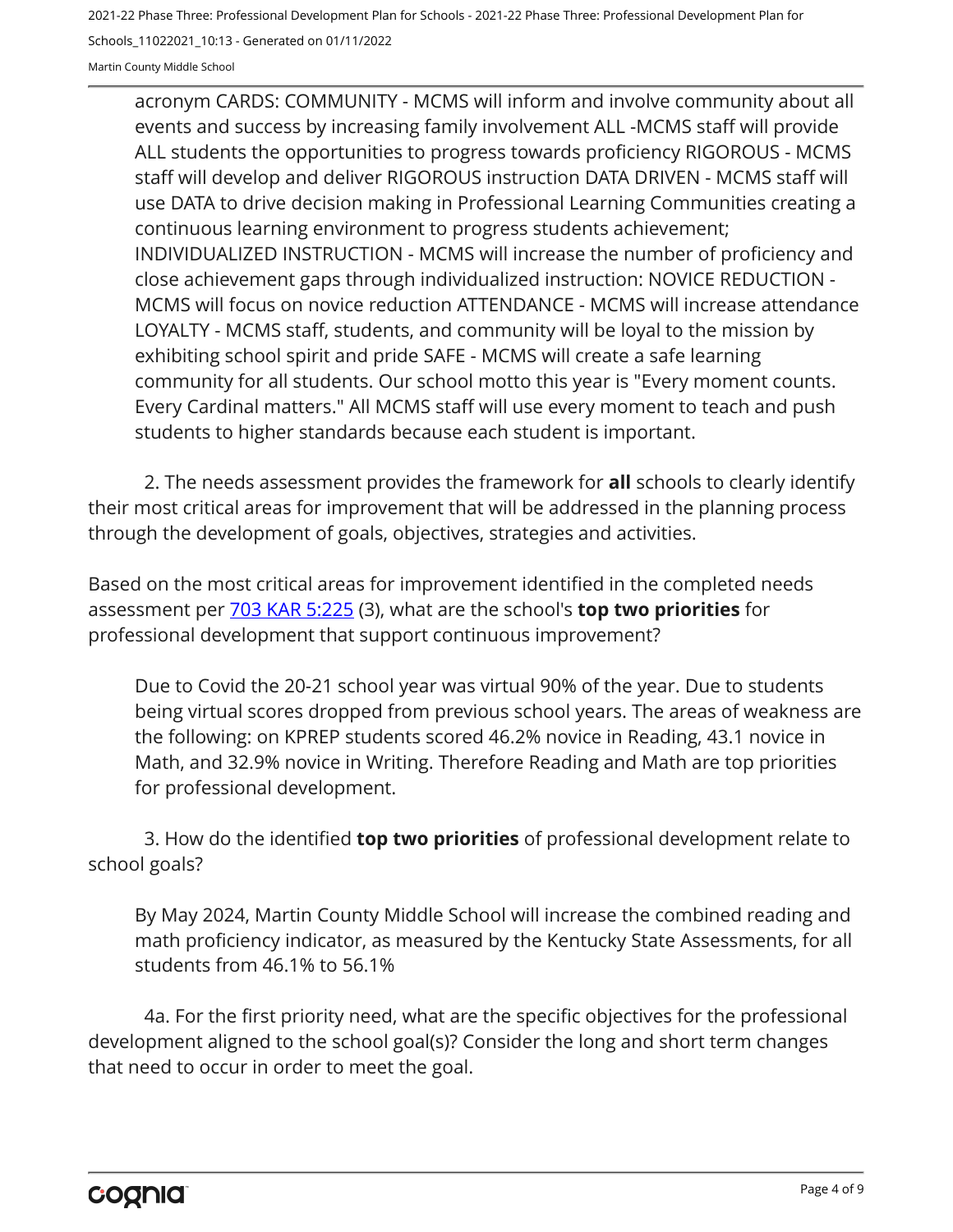Objective 1: By May 2022, Martin County Middle School will increase proficiency rates for math from 15% to 25% Objective 1: By May 2022, Martin County Middle School will increase proficiency rates for reading from 31.1% to 41.1% One area of professional developed will be focused on strategies for improving math instruction and student achievement. These strategies need to be implemented across the curriculum in all classes, and involve common assessment practices and progress monitoring programs. Short term goals will be focused on addressing issues found through data analysis, the PLC process, and research-based solutions through the Math department. Once growth areas are identified, we will develop strategies for focused intervention addressing the specific needs.

4b. What are the intended results? (student outcomes; educator beliefs, practices, etc.)

The intended results would be to meet Objective 1(CSIP) which states that by May 2022, Martin County Middle School will increase proficiency rates for math from 15% to 25%.

4c. What will be the indicators of success? Consider the completed actions or markers that need to occur that would indicate the goals and objectives have been achieved.

The indictors of success would be MAP assessment scores, PSAT scores, summative assessments, and RTI data.

4d. Who is the targeted audience for the professional development?

All staff.

4e. Who is impacted by this component of professional development? (students, teachers, principals, district leaders, etc.)

Students, teachers, and administrators will be impacted by this component of professional development.

4f. What resources are needed to support the professional development? (staff, funding, technology, materials, time, etc.)

Staff, PLC time, PD focused on the identified data analysis. We continue to have funds through the Advance KY Grant and Title I funds.

4g. What ongoing supports will be provided for professional development implementation? (coaching, professional learning communities, follow up, etc.)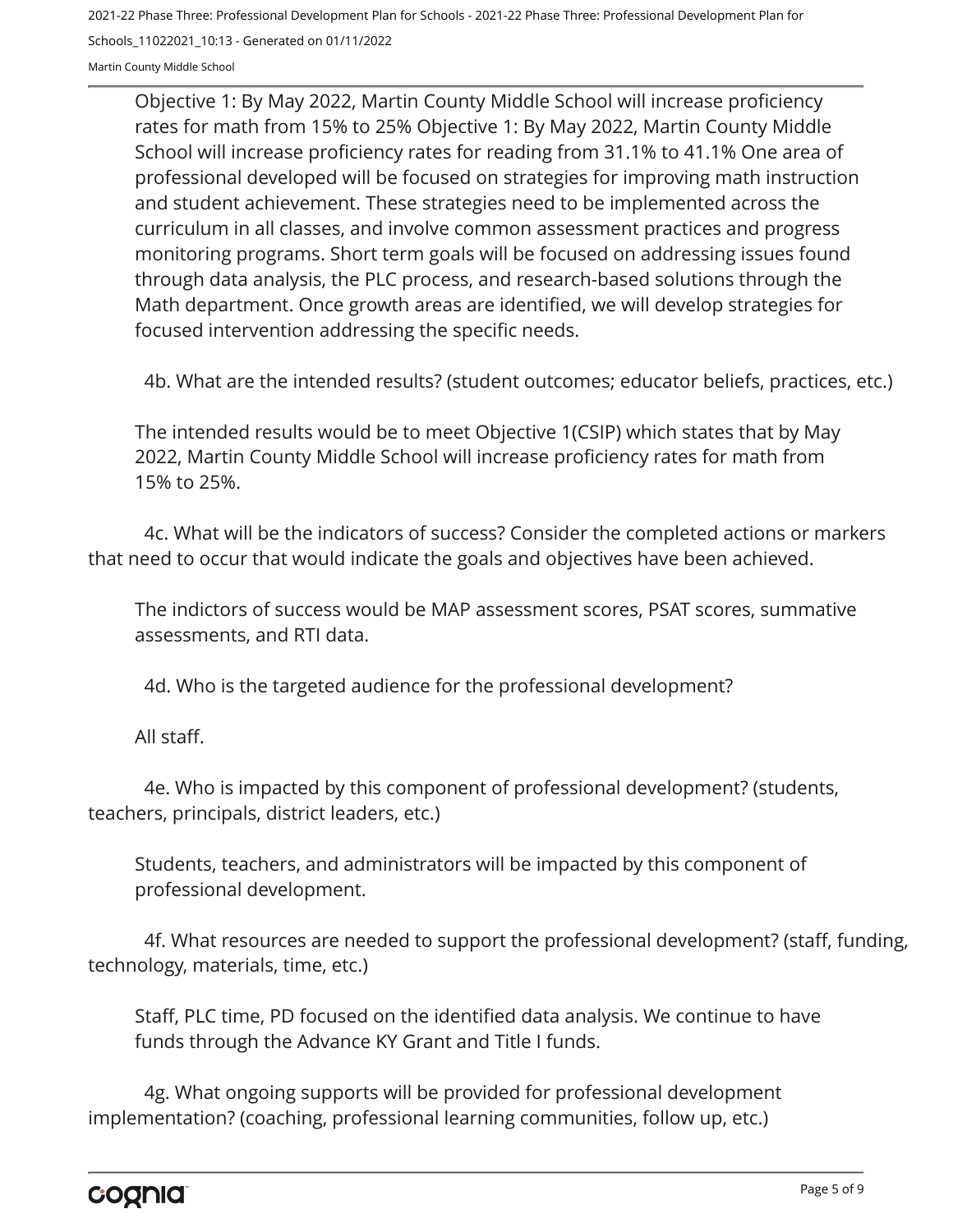Principal, PLC , and District Curriculum coach will reflect, revise, and monitor strategies for improvement. Leadership team will continue to present strategies for professional development. Teachers will implement strategies from Cardinal Academies (Professional learning academics), Explicit Instruction, (I Do, We Do, You Do), PACE, professional learning visits where teachers have the opportunity to visit other schools and collaborate with other teacher regarding high yield instructional strategies, and KAGAN structures.

4h. How will the professional development be monitored for evidence of implementation? Consider data (student work samples, grade-level assessments, classroom observations, etc.) that will be gathered, persons responsible and frequency of data analysis.

An agenda for PLC's will include reviewing student data specific to the problem of practice/data analysis that strategies are directed toward. PLC leads will set an agenda to regularly have each teacher bring student data for analysis and review to monitor progress. Administration will request copies of agendas, student data being analyzed, results and minutes from PLC meetings, staff meeting sharing, school wide data dates where analysis from common assessments will be displayed and communicated at Leadership team meetings. District walk-through will report data to teachers for improvements. The district instructional coach will visit classrooms weekly to observe classroom strategies.

5a. For the second priority need, what are the specific objectives for the professional development aligned to the school goal(s)? Consider the long and short term changes that need to occur in order to meet the goal.

Objective 2: By May 2022, Martin County Middle School will increase reading proficiency rates from 31.1% to 41.1%. One area of professional developed will be focused on strategies for improving reading instruction and student achievement. These strategies need to be implemented across the curriculum in all classes, and involve common assessment practices and progress monitoring programs. Short term goals will be focused on addressing issues found through data analysis, the PLC process, and research-based solutions through the Reading department. Once growth areas are identified, we will develop strategies for focused intervention addressing the specific needs.

5b. What are the intended results? (student outcomes; educator beliefs, practices, etc.)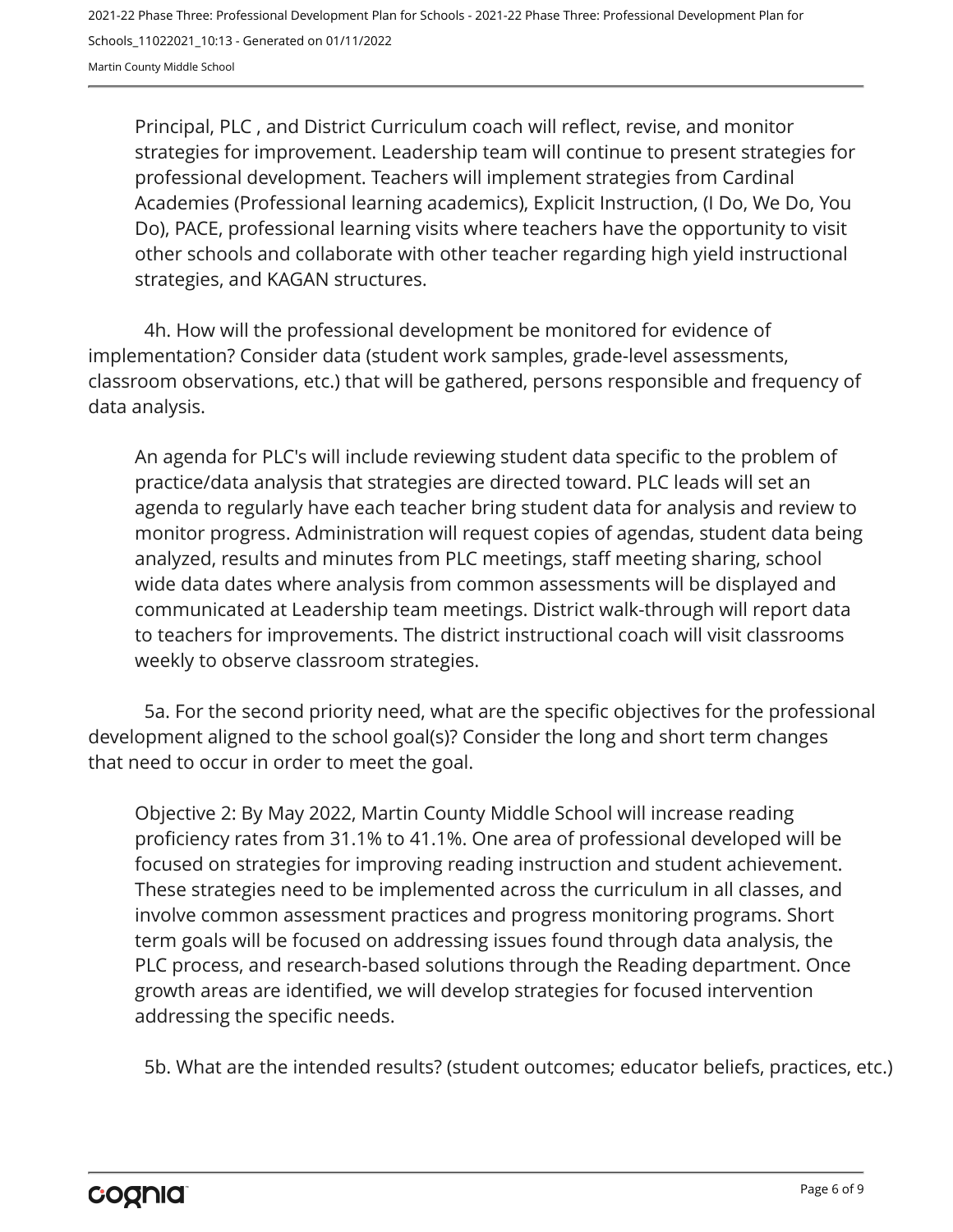Martin County Middle School

The intended results would be to meet objective 2 (CSIP) which states by May 2022, Martin County Middle School will increase reading proficiency rates from 31.1% to 41.1%

5c. What will be the indicators of success? Consider the completed actions or markers that need to occur that would indicate the goals and objectives have been achieved.

The indictors of success would be MAP assessment scores, PSAT scores, summative assessments, and RTI data.

5d. Who is the targeted audience for the professional development?

All staff

5e. Who is impacted by this component of professional development? (students, teachers, principals, district leaders, etc.)

Students, teachers, and administrators will be impacted by this component of professional development.

5f. What resources are needed to support the professional development? (staff, funding, technology, materials, time, etc.)

Staff, PLC time, PD focused on the identified data analysis. We continue to have funds through Title I funds.

5g. What ongoing supports will be provided for professional development implementation? (coaching, professional learning communities, follow up, etc.)

Principal and PLC leads will reflect, revise, and monitor strategies for improvement. Leadership team will continue to present strategies for professional development. Cardinal Academics will focus on high yield strategies to ensure proficiency. District instructional coach will visit room weekly with KAGAN and Explicit Instructional strategies.

5h. How will the professional development be monitored for evidence of implementation? Consider data (student work samples, grade-level assessments, classroom observations, etc.) that will be gathered, persons responsible and frequency of data analysis.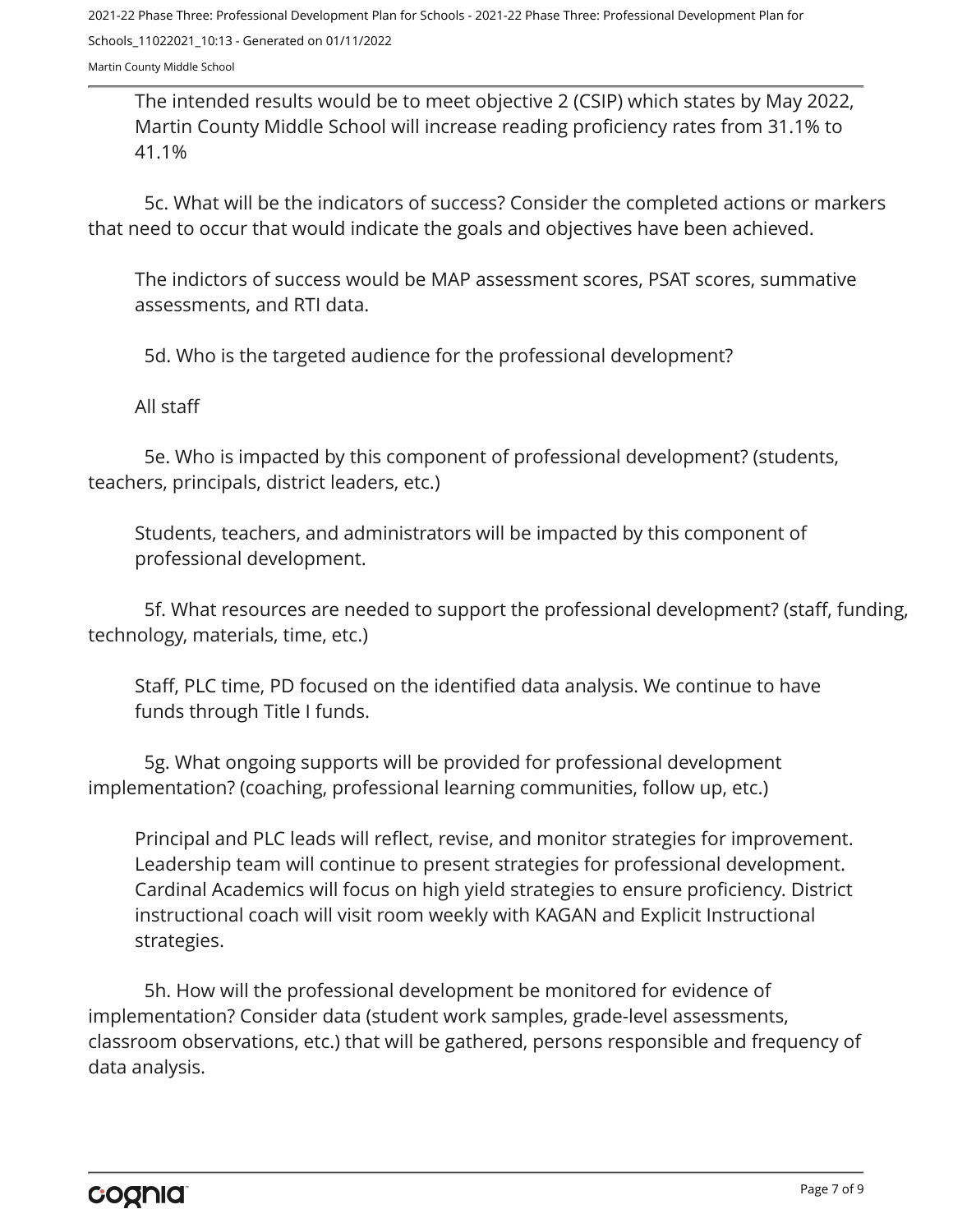An agenda for PLC's will include reviewing student data specific to the problem of practice/data analysis that strategies are directed toward. PLC leads will set an agenda to regularly have each teacher bring student data for analysis and review to monitor progress. Administration will request copies of agendas, student data being analyzed, results and minutes from PLC meetings, staff meeting sharing, school wide data dates where analysis from common assessments will be displayed and communicated at Leadership team meetings. PD will be monitored with district walk-throughs and the district instructional coach.

6. Optional Extension: If your school has identified additional professional development priorities that you would like to include, you may upload an attachment with the answers to question 3 and a-h as seen in questions 4 and 5. If you do not wish to include an optional extension, please list N/A in the space provided below.

N/A